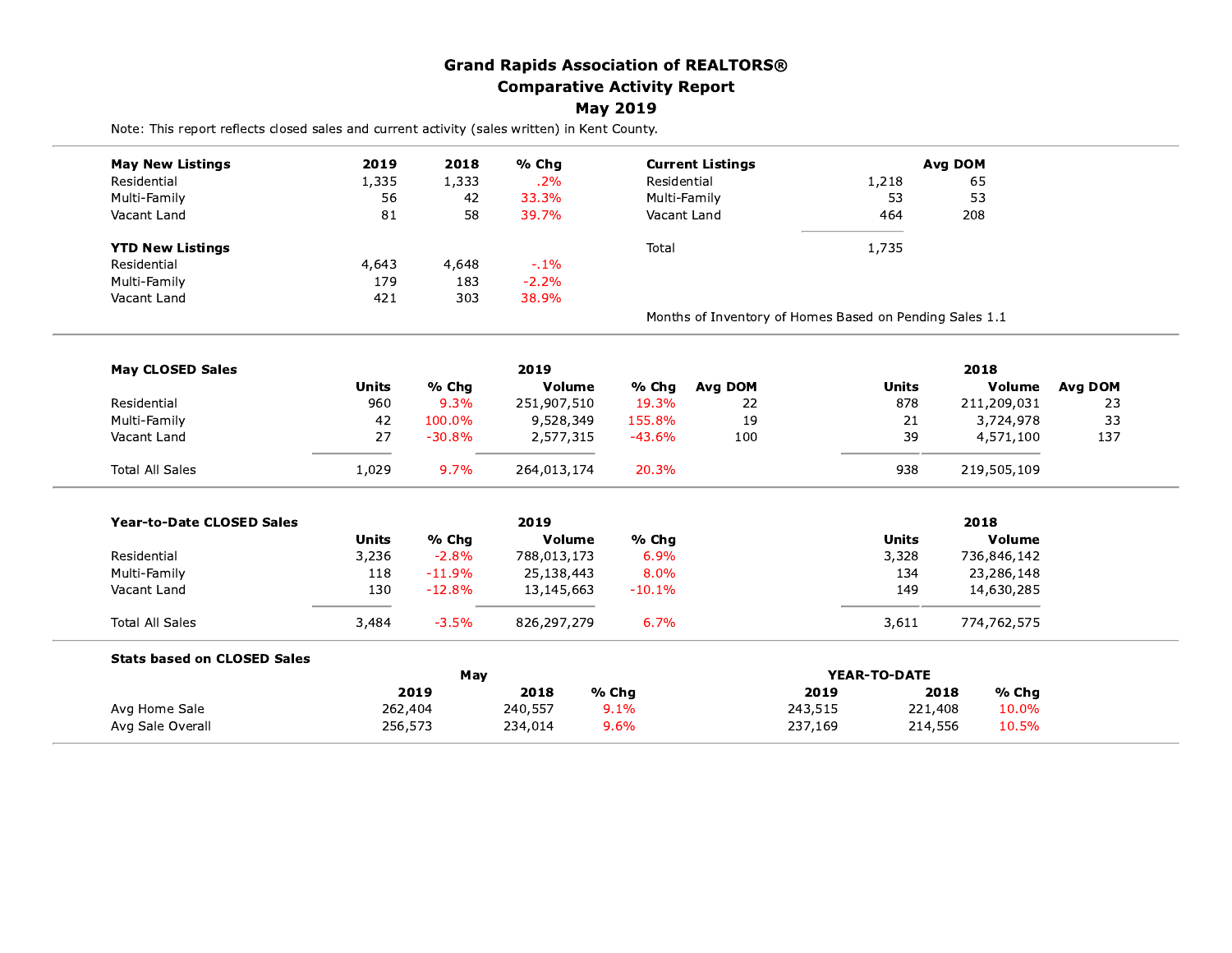| <b>May Pending Sales</b>            |              |          | 2019          |          | 2018                |         |         |                 |         |
|-------------------------------------|--------------|----------|---------------|----------|---------------------|---------|---------|-----------------|---------|
|                                     | <b>Units</b> | % Chg    | Volume        | % Chg    | Avg DOM             |         | Units   | Volume          | Avg DOM |
| Residential                         | 1,083        | 4.2%     | 275,288,758   | 8.7%     | 21                  |         | 1,039   | 253,203,784     | 19      |
| Multi-Family                        | 43           | 38.7%    | 9,265,898     | 17.7%    | 17                  |         | 31      | 7,875,090       | 42      |
| Vacant Land                         | 38           | $-26.9%$ | 4,602,153     | $-27.7%$ | 166                 |         | 52      | 6,367,900       | 113     |
| <b>Total All Sales</b>              | 1,164        | 3.7%     | 289,156,809   | 8.1%     |                     |         | 1,122   | 267,446,774     |         |
| <b>Year-to-Date PENDING Sales</b>   |              |          | 2019          |          |                     |         |         | 2018            |         |
|                                     | Units        | % Chg    | Volume        | % Chg    |                     |         | Units   | <b>Volume</b>   |         |
| Residential                         | 4,078        | $-2.6%$  | 1,019,684,580 | 5.2%     |                     |         | 4,185   | 969,503,708     |         |
| Multi-Family                        | 142          | $-8.4\%$ | 29,882,122    | $-8.0%$  |                     |         | 155     | 32,473,610      |         |
| Vacant Land                         | 180          | $-6.3%$  | 20,734,599    | $-5.4\%$ |                     |         | 192     | 21,924,150      |         |
| <b>Total All Sales</b>              | 4,400        | $-2.9%$  | 1,070,301,301 | 4.5%     |                     |         | 4,532   | 1,023,901,468   |         |
| <b>Stats based on PENDING Sales</b> |              |          |               |          |                     |         |         |                 |         |
|                                     | May          |          |               |          | <b>YEAR-TO-DATE</b> |         |         |                 |         |
|                                     |              | 2019     | 2018          | % Chg    |                     | 2019    |         | $%$ Chg<br>2018 |         |
| Avg Home Sale                       | 254,191      |          | 243,700       | 4.3%     |                     | 250,045 | 231,662 | 7.9%            |         |
| Avg Sale Overall                    | 248,417      |          | 238,366       | 4.2%     |                     | 243,250 | 225,927 | 7.7%            |         |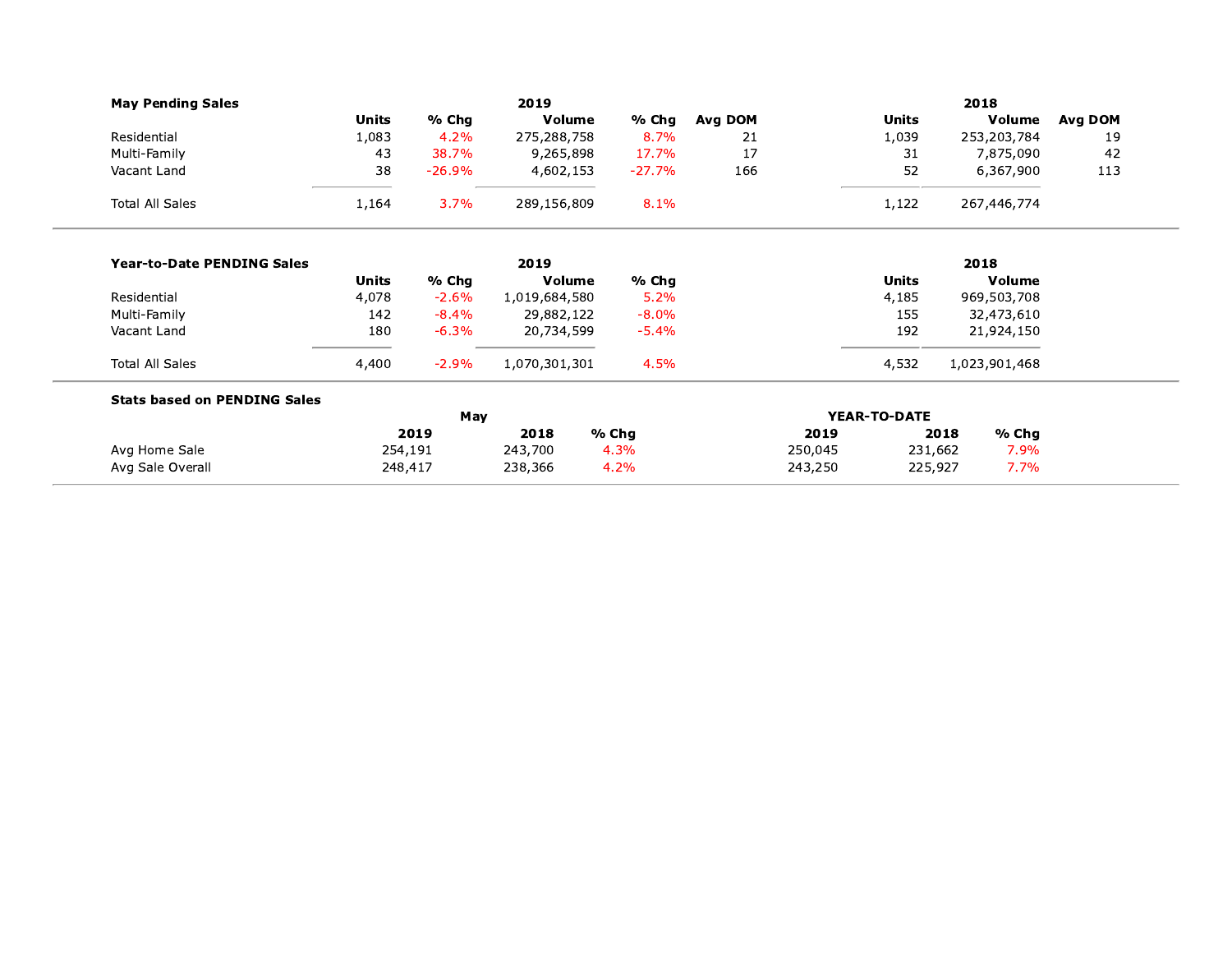## 2019 Sales of Residential Single Family Homes by Price Class

|                    |               | May           |         |               | <b>YTD</b> |               |                |               |  |  |
|--------------------|---------------|---------------|---------|---------------|------------|---------------|----------------|---------------|--|--|
|                    | <b>Closed</b> | $\frac{0}{0}$ | Pending | $\frac{0}{0}$ | Closed     | $\frac{9}{0}$ | Pending        | $\frac{0}{0}$ |  |  |
| Under to 19,999    |               | $\cdot$       | 0       | .0            | 3          | $\cdot$       | 5              | $\cdot$ 1     |  |  |
| 20,000 to 29,999   | 0             | .0            |         | $\cdot$ 1     | 2          | .1            | 2              | .0            |  |  |
| 30,000 to 39,999   |               | $\cdot$ 1     | 0       | .0            | 3          | .1            | $\overline{2}$ | .0            |  |  |
| 40,000 to 49,999   | 2             | .2            | 3       | $\cdot$ 3     |            | .2            | 6              | $\cdot$       |  |  |
| 50,000 to 59,999   | 2             | .2            | 4       | .4            | 12         | .4            | 16             | .4            |  |  |
| 60,000 to 69,999   | 6             | .6            | 1       | $\cdot$ 1     | 16         | .5            | 14             | $\cdot$ 3     |  |  |
| 70,000 to 79,999   | 5             | .5            | 4       | $\cdot$       | 31         | 1.0           | 22             | .5            |  |  |
| 80,000 to 89,999   |               | $\cdot$ 1     | 4       | $\cdot$       | 32         | 1.0           | 34             | .8            |  |  |
| 90,000 to 99,999   | 13            | 1.4           | 13      | 1.2           | 50         | 1.5           | 69             | 1.7           |  |  |
| 100,000 to 119,999 | 35            | 3.6           | 51      | 4.7           | 152        | 4.7           | 200            | 4.9           |  |  |
| 120,000 to 139,999 | 56            | 5.8           | 93      | 8.6           | 264        | 8.2           | 376            | 9.2           |  |  |
| 140,000 to 159,999 | 82            | 8.5           | 115     | 10.6          | 329        | 10.2          | 406            | 10.0          |  |  |
| 160,000 to 179,999 | 96            | 10.0          | 129     | 11.9          | 340        | 10.5          | 453            | 11.1          |  |  |
| 180,000 to 199,999 | 103           | 10.7          | 96      | 8.9           | 324        | 10.0          | 379            | 9.3           |  |  |
| 200,000 to 249,999 | 169           | 17.6          | 178     | 16.4          | 571        | 17.6          | 674            | 16.5          |  |  |
| 250,000 to 299,999 | 139           | 14.5          | 129     | 11.9          | 347        | 10.7          | 467            | 11.5          |  |  |
| 300,000 to 399,999 | 127           | 13.2          | 133     | 12.3          | 399        | 12.3          | 497            | 12.2          |  |  |
| 400,000 to 499,999 | 56            | 5.8           | 64      | 5.9           | 180        | 5.6           | 234            | 5.7           |  |  |
| 500,000 to 599,999 | 27            | 2.8           | 25      | 2.3           | 82         | 2.5           | 95             | 2.3           |  |  |
| 600,000 to 699,999 | 19            | 2.0           | 18      | 1.7           | 39         | 1.2           | 54             | 1.3           |  |  |
| 700,000 to 799,999 | 3             | .3            | 10      | .9            | 16         | .5            | 24             | .6            |  |  |
| 800,000 to 899,999 | 6             | .6            | 4       | .4            | 13         | .4            | 15             | .4            |  |  |
| 900,000 to 999,999 | 4             | $\cdot$       | 2       | $\cdot$ .2    | 8          | .2            | 8              | $\cdot$       |  |  |
| 1,000,000 or over  | 7             | .7            | 6       | .6            | 16         | .5            | 26             | .6            |  |  |